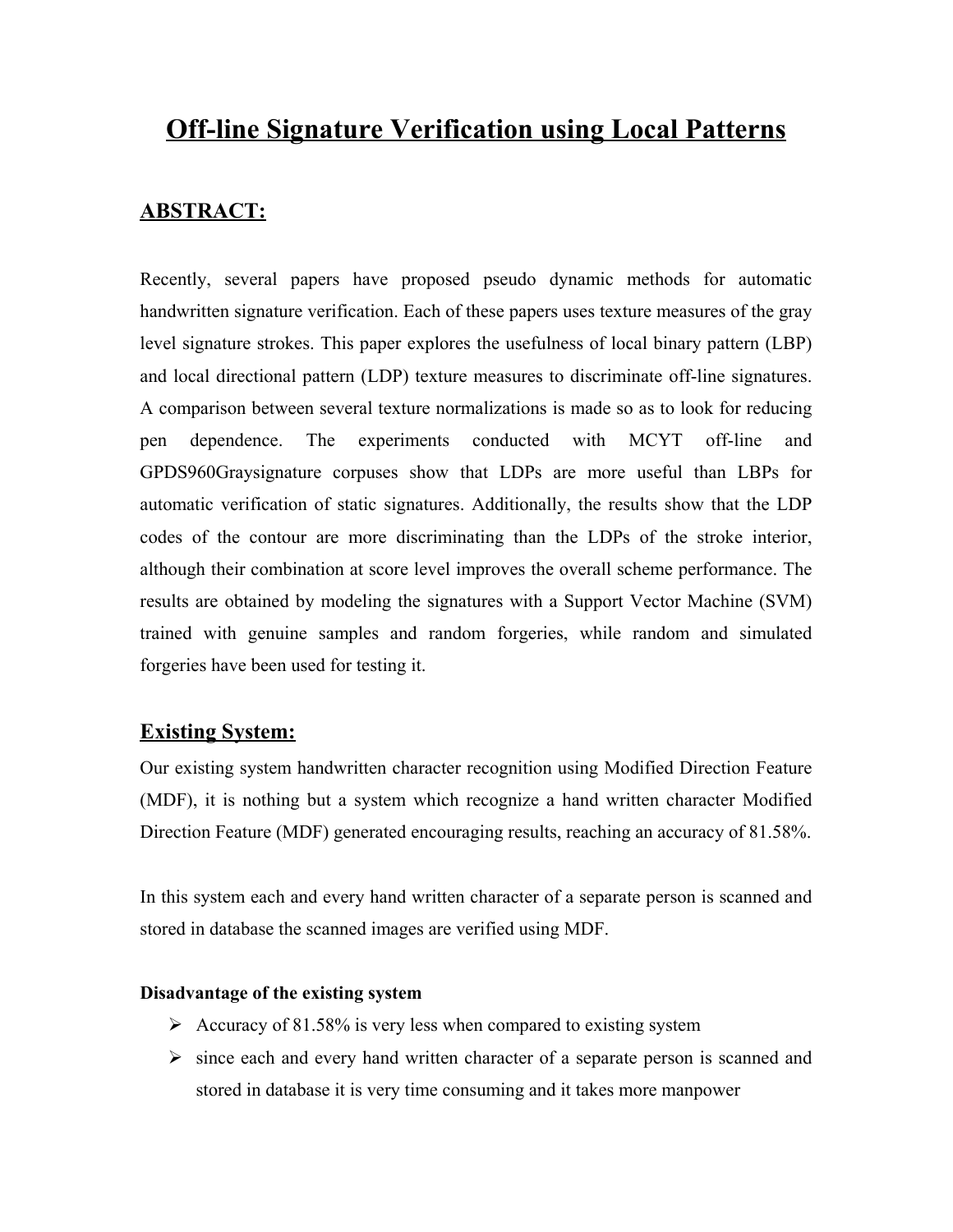$\triangleright$  Since handwritten character recognition is not a most important identity of a human being this system is not widely used

## **Proposed system:**

Our proposed system is Off-line Signature Verification using the Enhanced Modified Direction Feature and Neural-based Classification in which we are using MDF with signature images. Specifically, a number of features have been combined with MDF, to capture and investigated various structural and geometric properties of the signatures to perform verification or identification of a signature, several steps must be performed. After preprocessing all signatures from the database by converting them to portable bitmap (PBM) format, their boundaries are extracted to facilitate the extraction of features using MDF .Verification experiments are performed with classifiers We are using Radial Basis Function (RBF) which is a classifier which gives an accuracy level of 91.21%

#### **Advantage of proposed system**

- $\triangleright$  Accuracy level of 91.21% which very high when compared to the existing system
- $\triangleright$  It is very time saving
- $\triangleright$  It is user friendly

#### **Hardware Requirements**

- " **SYSTEM : Pentium IV 2.4 GHz** " **HARD DISK : 40 GB** " **FLOPPY DRIVE : 1.44 MB** " **MONITOR : 15 VGA colour** " **MOUSE : Logitech.** " **RAM : 256 MB**
- " **KEYBOARD : 110 keys enhanced.**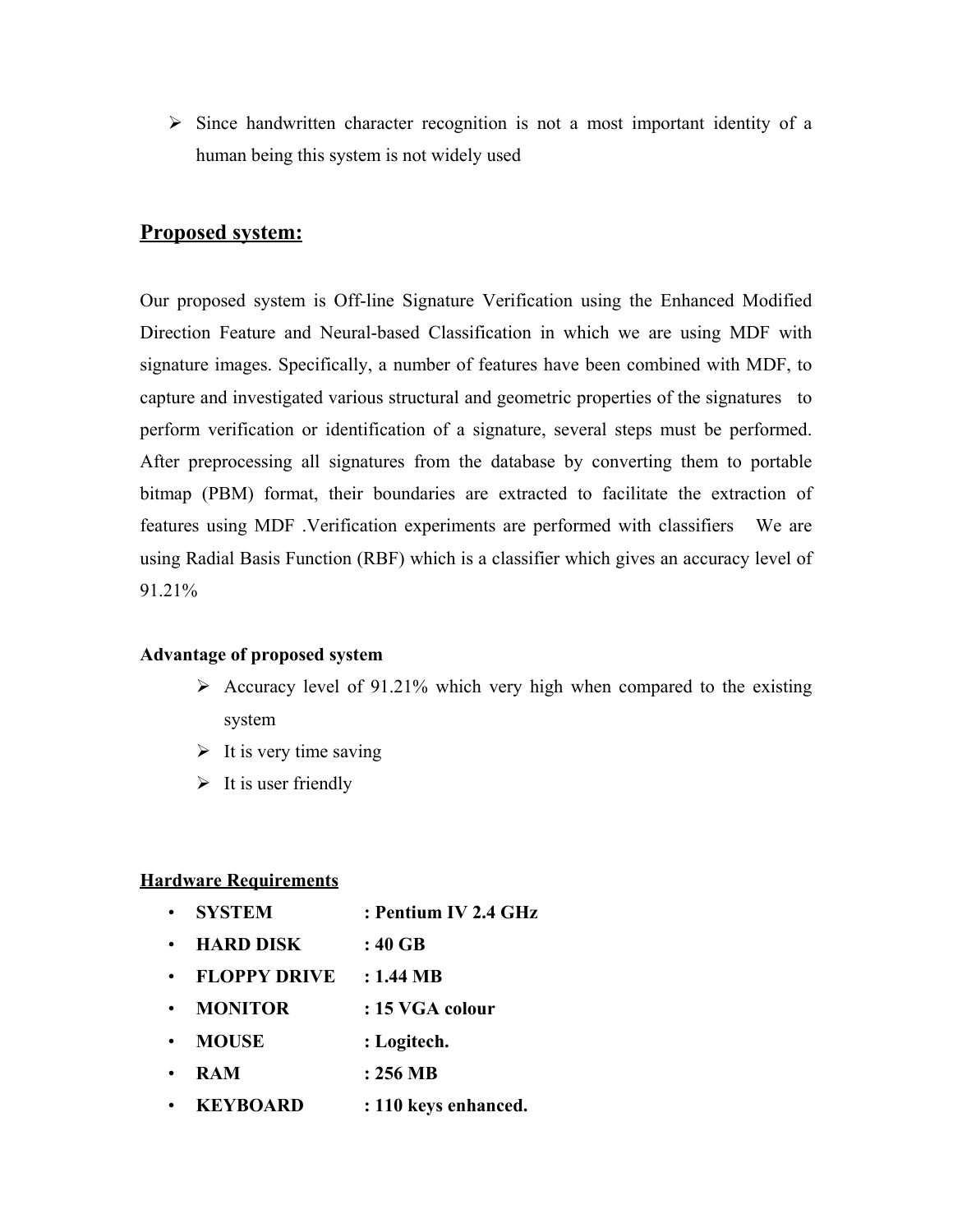#### **Software Requirements**

- " **Operating system :- Windows XP Professional**
- " **Front End :- Microsoft Visual Studio .Net 2005**
- " **Coding Language :- VB.NET**

#### **Modules**

There are four modules available in this project they are

- $\triangleright$  Authentication
- $\triangleright$  Preprocessing
- $\triangleright$  Feature extraction
- $\triangleright$  Classification

#### **Authentication**

The first module of Off-line Signature Verification using the Enhanced Modified Direction Feature and Neural-based Classification is authentication. Authentication is done to secure the application from unauthorized user. The username and password is checked and the unauthorized user is ignored. The user can access the application if the username and password is valid. As it is the first module of the project it gives security to our application.

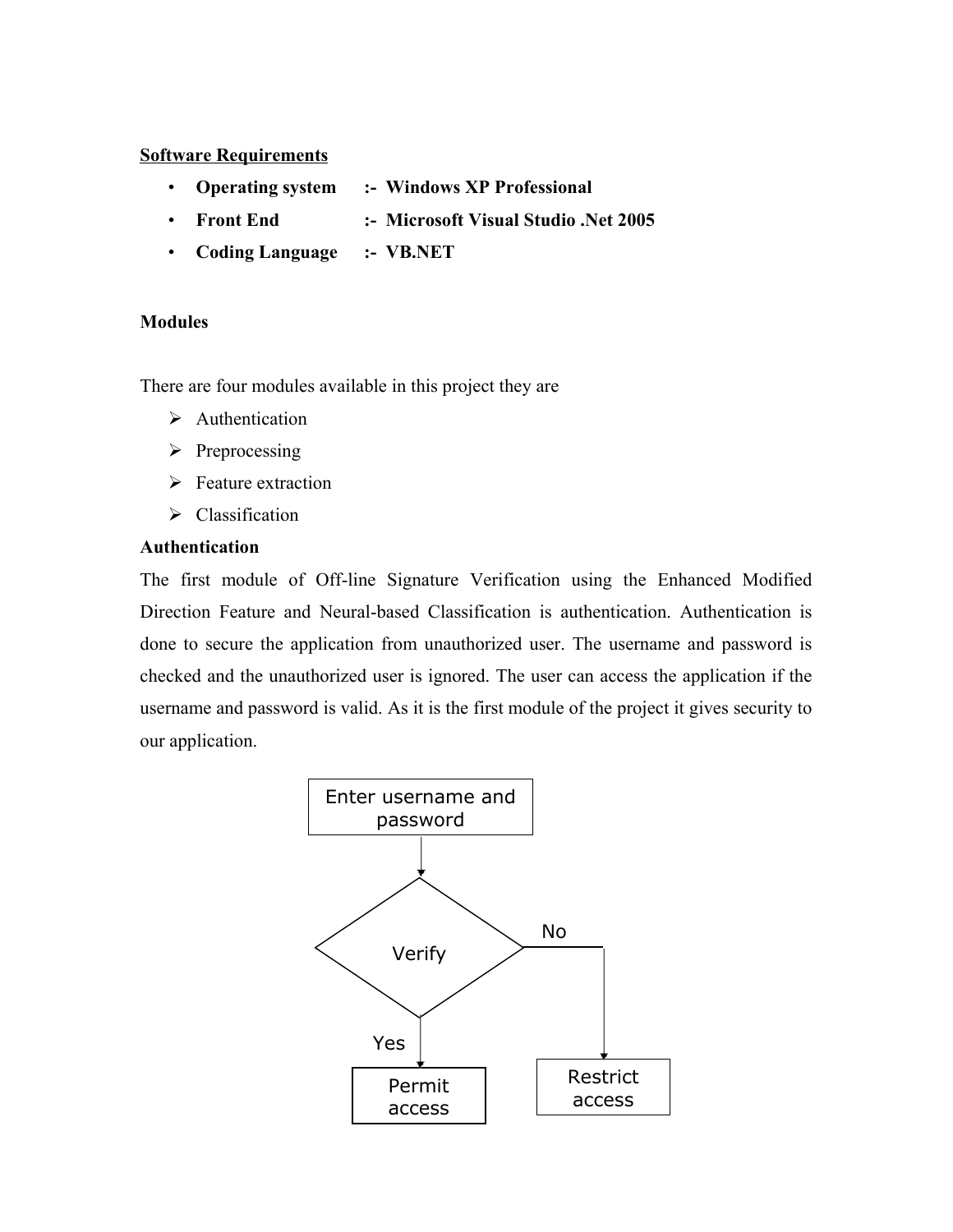#### **Preprocessing**

Pre processing is nothing but a process in which input is an image the input image is converted into .pbm format which is a bitmap format And sent for further execution the purpose of converting it into bitmap format is that in second module we are going extract the boundaries of the signature if it is in bitmap format it would easy for the boundary extraction



#### **Feature extraction**

In feature extraction the boundaries of the signature image is extracted using MDF (modified extraction feature) for further modification purpose of extraction of the signatures boundaries is that

It would be easy for the classifier to identify and verify the signature because in the in the Feature extraction the size of the image is reduced.